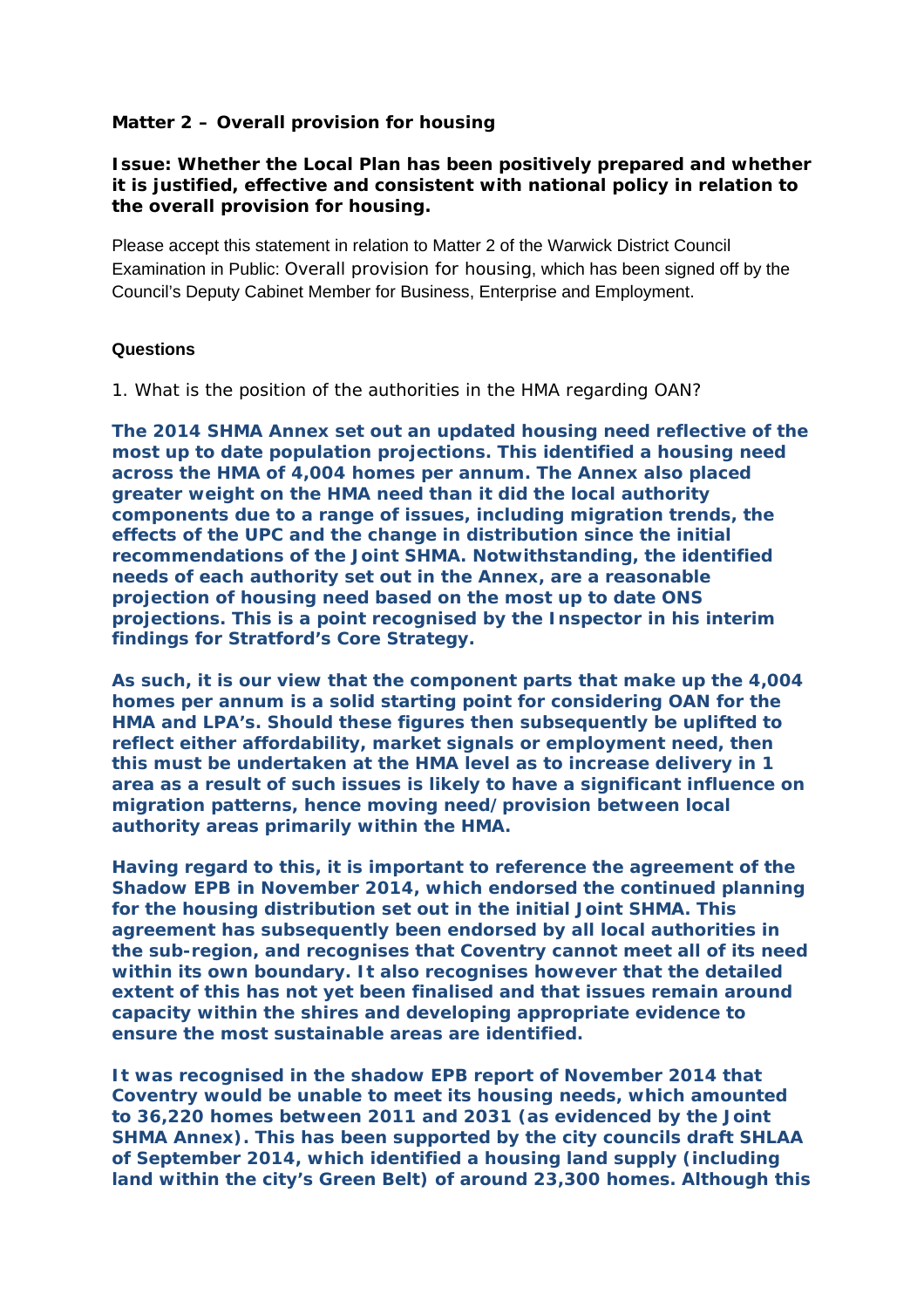**is under review and will need to have regard to further evidence, most notably in relation to the Green Belt, it does offer a reasonable reflection of the pressures facing the city at this time. It is certainly highly unlikely, given the city's tight administrative boundaries, that land for a further 13,000 homes could be identified in a sustainable way.** 

**As a result, the shadow EPB turned to the initial distribution of need set out in the Joint SHMA (2013). This was a distribution already being tested by most of the authorities, and an approach already found sound by the Inspector of North Warwickshire's Core Strategy. It was also an approach and distribution that through the initial Joint SHMA had been found to provide a solid basis to reflect migration, commuting and affordability dynamics across the sub-region.** 

**This approach technically results in a redistribution of need from the city to the Shires, but due to the uplift in total HMA need does leave a small proportion of housing need currently unplanned for. As such this becomes a 2 phased redistribution process. The first, accounting for some 8,400 homes is now being tested and planned for (depending on the stage of Local Plan development) across Warwickshire. For example it includes around 108 homes a year in Warwick District. The second phase covers the remaining 4,600 homes, although it is subject to change depending on SHLAA updates. It is important to note that this accounts for just 14 months' supply across the HMA, which when considered in the context of a 15 or 20 year plan period is small. As such it is this figure that accounts for both the unmet needs of Coventry (from where it originates in demographic terms at least) and of the HMA as a whole.** 

## *2) What do population and household projections indicate?*

**The 2014 Joint SHMA Annex was jointly commissioned by the 6 authorities in the HMA to understand the implications of the most up to date population projections (2012 based ONS data). This data showed a projected population growth of around 144,200 people across the HMA between 2011 and 2031 (or 7,210 a year on average). This represented a slight increase of around 6,500 people compared to the initial Joint SHMA recommendations (around 325 a year on average)** 

**When considered through the Joint SHMA model, the 2012 based ONS projections gave a projected growth in housing need of 4,004 homes per annum. This is equivalent to an increase of 204 homes a year compared to the original Joint SHMA conclusions.** 

**It is worth noting that in his Interim report the Stratford Inspector placed significant weight on the SHMA Annex as it was based on the most up-to-date population projections available at the Hearings.** 

**In February 2015, the government updated the Household Projections for England. The table below offers a representation of these projections and compares this to the work undertaken through the Joint SHMA**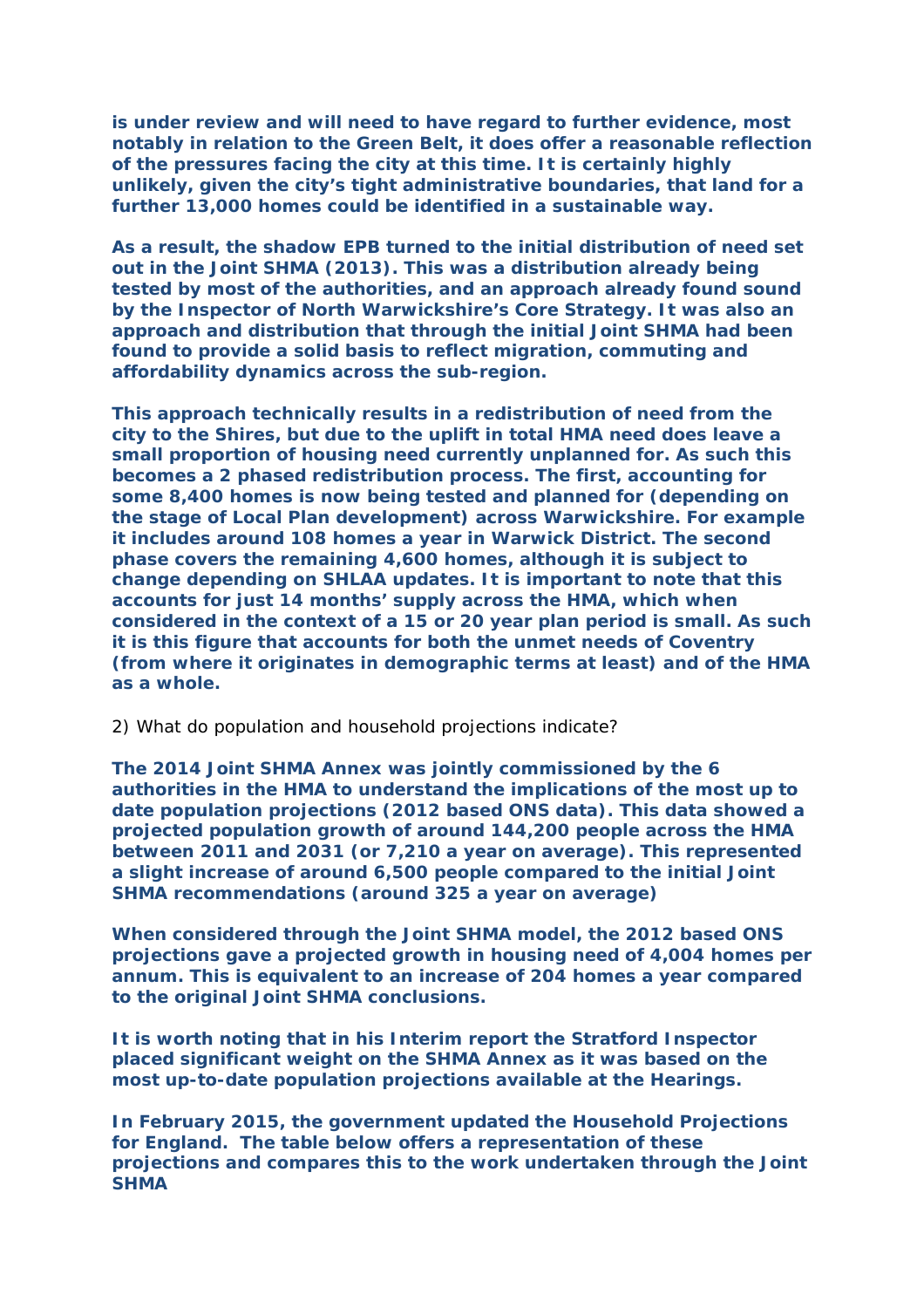|                                        | 2012 based Household projections |         |               |                |           | <b>JSHMA</b> | <b>Annex</b> |
|----------------------------------------|----------------------------------|---------|---------------|----------------|-----------|--------------|--------------|
|                                        | 2011                             | 2031    | <b>Change</b> | <b>Plus 3%</b> | per annum |              |              |
| <b>North</b><br><b>Warwickshire</b>    | 25,862                           | 29,059  | 3,197         | 3,293          | 165       | 165          | 204          |
| <b>Nuneaton and</b><br><b>Bedworth</b> | 52,808                           | 61,457  | 8,649         | 8,908          | 445       | 495          | 422          |
| <b>Rugby</b>                           | 42,089                           | 51,075  | 8,986         | 9,256          | 463       | 658          | 453          |
| Stratford-on-<br>Avon                  | 52,099                           | 61,132  | 9,033         | 9,304          | 465       | 538          | 508          |
| <b>Warwick</b>                         | 58,714                           | 70,178  | 11,464        | 11,808         | 590       | 718          | 606          |
| <b>Coventry</b>                        | 128,447                          | 166,035 | 37,588        | 38,716         | 1,936     | 1,179        | 1,811        |
| <b>HMA Total</b>                       | 360,019                          | 438,936 | 78,917        | 81,285         | 4,064     | 3,753        | 4,004        |

**The table is clear that the uplift in housing need (assuming a 3% allowance for vacant homes) would result in a housing need of 4,064 homes a year across the HMA. This is broadly consistent with the Joint SHMA annex.** 

*3) How do the recently published 2012-based household projections affect the situation? N.B. the 2012-based household projections and an information note produced by the Council at the request of the Inspector are available on the Council's website http://www.warwickdc.gov.uk/downloads/file/2516/exam\_4\_- \_wdc\_paper\_re\_clg\_2012\_based\_household\_projections* 

**I would refer primarily to my answer in Question 2.** 

**In addition however it is worth noting the following 2 points:** 

- **i. The new household projections continue to re-emphasise the move and focus on growth in the city, with growth projections for the Shires declining or staying reasonably stable. For the reasons set out in our response to matter 1, this will only increase the pressure on the city and increase the amount of homes it needs to redistribute to neighbouring authorities, especially in the medium – long term.**
- **ii. The consistency between the DCLG projections and the Joint SHMA Annex suggests a full return to past trends (in terms of household formation rates) is unlikely across the HMA. This adds further weight to the assumptions made in the Joint SHMA Annex.**

*4) Does the Coventry and Warwickshire Joint SHMA 2013 and Addendum of 2014 provide a robust evidence base for OAN in the HMA and individual authorities? What factors were taken into account and is the methodology appropriate?* 

**National guidance is clear that a SHMA should be undertaken for the appropriate Housing Market Area to ensure the needs of the market area are met.**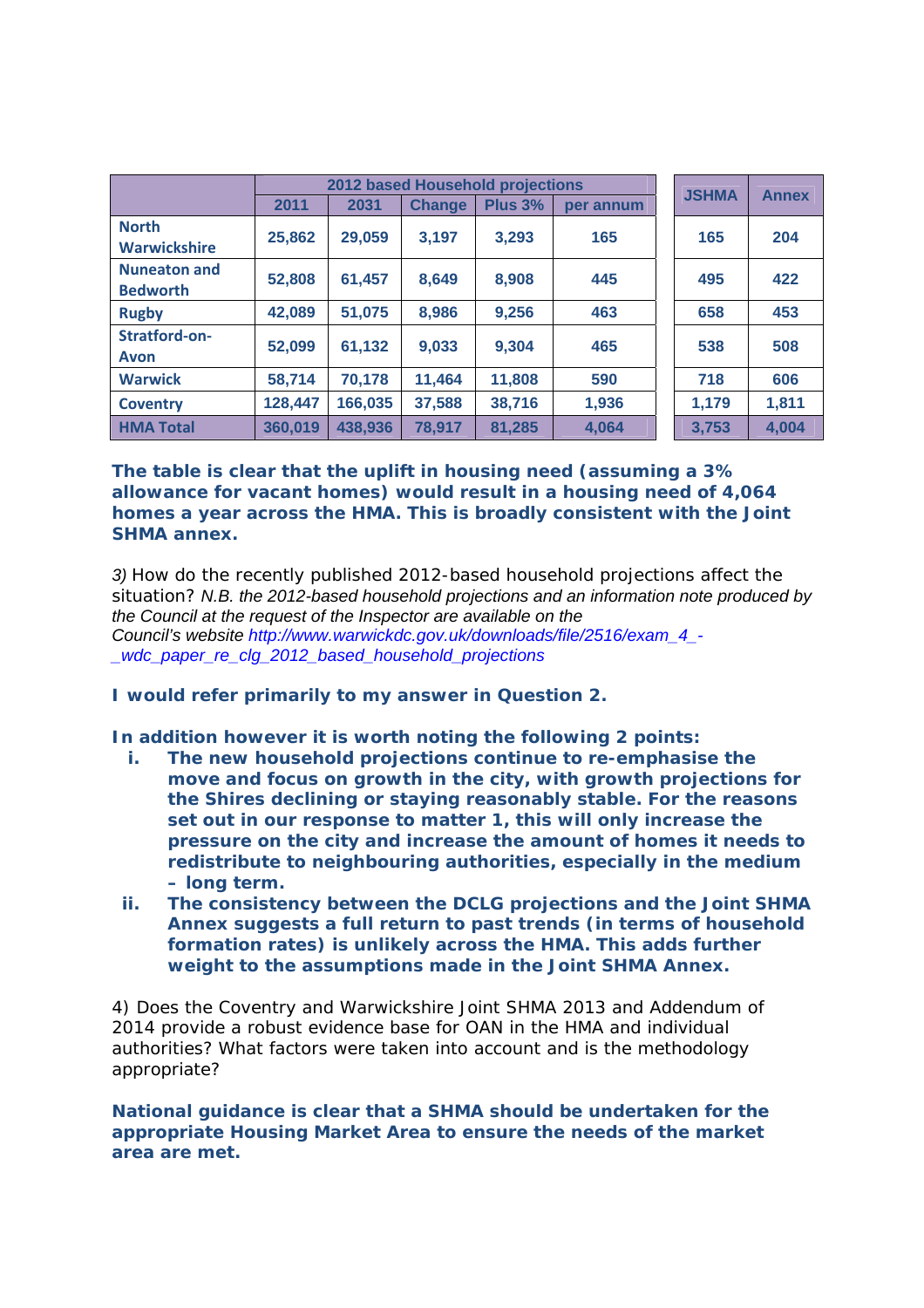**For the avoidance of repetition please refer to our comments enclosed under Matter 1 and in response to question 1 of Matter 2. To clarify however it is the firm view of Coventry City Council that the work undertaken on the Joint SHMA (and its supporting Annex) offer a robust and justified assessment of housing needs across Coventry and Warwickshire.** 

*5) What are the assumptions in terms of population change, migration, household size and household formation rates? Are these justified?* 

**The assumptions behind the OAN in the Joint SHMA Annex take account of the latest government information and benefits from being entirely based on the 2011 census.** 

**When considering the most recent household projections it is clear that the rates of household formation have not returned back to historic trend levels but have, broadly speaking, remained at the level predicted in the part return to trend scenarios set out in the Joint SHMA Annex. The Stratford Inspector (para 17) accepted the assumptions behind these projections (without the benefit of the latest cross-check with the CLG 2012 based household projections).The inspector concluded that there was no clear basis to assume a full return to trend when recent national figures show little sign of an improvement in average affordability. This is corroborated by the outcome of the CLG 2012 based Household projections.** 

**In terms of vacancy rates the Joint SHMA makes an allowance for 3% on top of initial household projections. This is a widely accepted assumption supported by the Stratford inspector (para 18) and has also been used in the Birmingham SHMA.** 

**The Joint SHMA utilised ONS migration data based on the 2008 and 2011 based projections. The SHMA Annex subsequently used the 2012 based ONS data to update this element of the assessment. In addition, the Joint SHMA explored different assumptions on migration. It tested PROJ 1A against two further projections: PROJ 2 and PROJ 3, which consider both 5 and 10 year migration trends. Both show that even with different assumptions the changes for the HMA are only 2-3% different supporting the robustness of the PROJ 1A.** 

**To clarify it is the firm view of Coventry City Council that the work undertaken on the Joint SHMA (and its supporting Annex) offers a robust and justified assessment of population growth projections and housing needs across Coventry and Warwickshire.** 

*6) How has the issue of unattributable population change been dealt with and is this justified?* 

**The approach to unattributable population change is set out in the Joint SHMA Annex. Unattributable population change (UPC) represents 103,700 people across the whole of England and reflects;**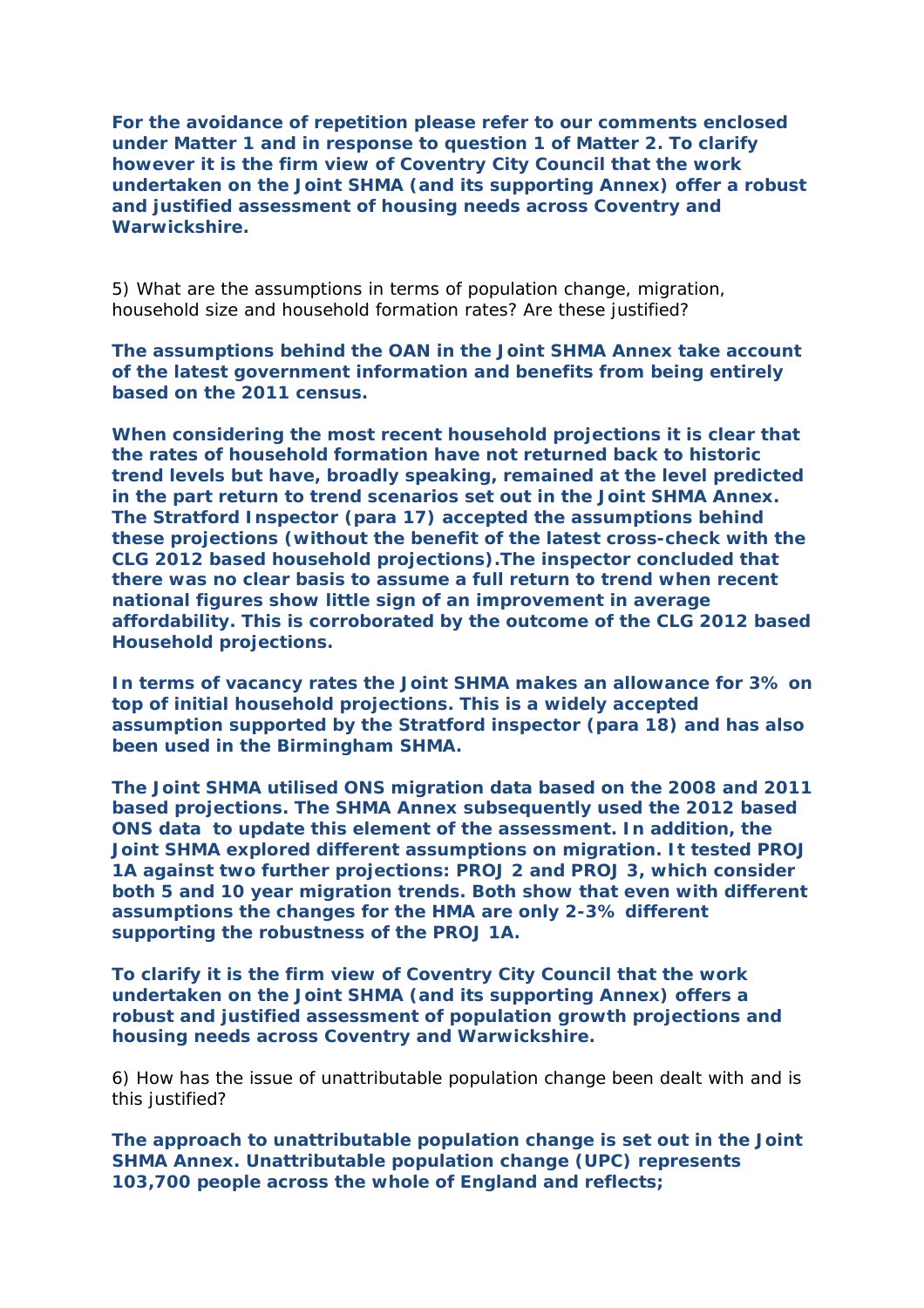- **The results of sampling variations;**
- **International migration estimates;**
- **Census population estimates; and**
- **Internal migration estimates**

**ONS considered the above in its report on whether it should adjust the SNPP to take account of UPC. The ONS report on Unattributable population change (ONS Jan 2014) concluded that it would not be appropriate to adjust the SNPP for UPC given the scale of the change involved and lack of evidence that there was bias in the trend data that would continue into the future. In particular the report concluded UPC is unlikely to be seen as continuing in national trends as;** 

- **It is unclear what proportion of UPC is a sampling error in the 2001 census/Mid-Year estimates/2011 census/intercensal components (migration)**
- **If it is due to 2001/2011 census then components of population change are unaffected**
- **If it is a result of international migration impacts then this would be in the earlier part of the decade and therefore be unlikely to affect longer term projections based on more recent trends.**

**The Joint SHMA noted that adjustments for UPC would have the effect of notably lowering growth for Coventry, by adjusting migration assumptions between 2001 and 2011 with some increases across Warwickshire. This approach was applied to the initial Joint SHMA recommendations. For Coventry, the Joint SHMA Annex found that more recent information from the MYE continues to support population growth and the projections for migration to Coventry in the 2012 SNPP. The Joint SHMA Annex therefore does not make an adjustment for UPC as this is no longer considered justified. The Joint SHMA and its Annex do however highlight issues in terms of monitoring migration trends in Coventry due to the significant changes that have been recorded in recent years.** 

*7) What are the assumptions regarding economic/employment growth and are these justified?* 

**Through the Joint SHMA and the SHMA Annex assessments have been made of projected economic growth and the likely level of jobs growth across the HMA. This has been calculated to determine a level of housing that would be required to support such levels of economic growth. This is summarised in figures 11 and 12 of the SHMA Annex.** 

**The Annex looked at both Experian projections as well as those of Cambridge Econometrics and there is a clear difference between the 2, with the CE data showing a more optimistic level of economic growth relative to Experian. Indeed when considering the Experian data the level of homes required to meet housing need is lower than that suggested by demographic projections. As such, the aspirations of the SEP would need to be realised to a degree to help improve job creation**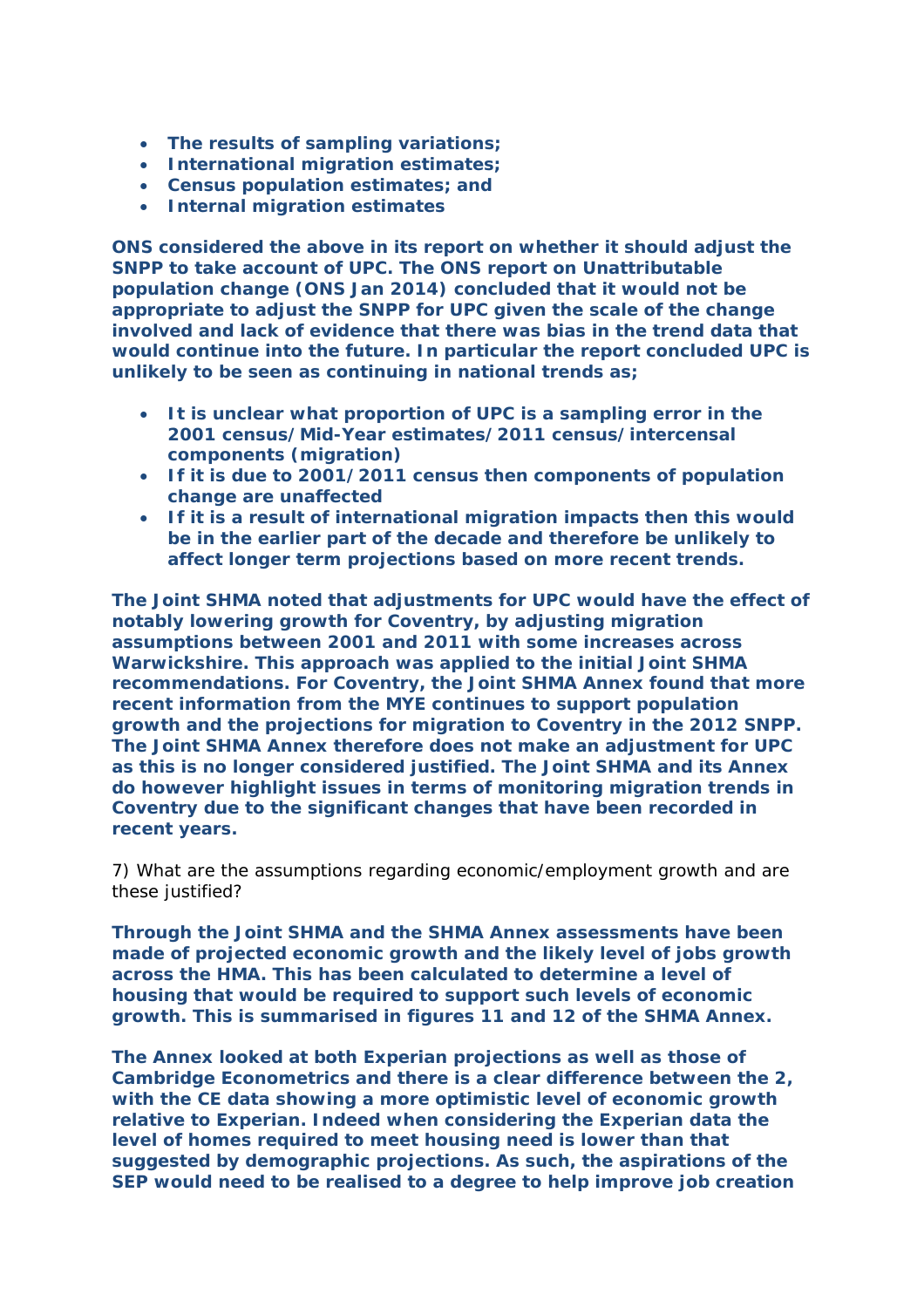**over and above these forecasts. The City Council firmly believes that the Gateway proposals would offer such an opportunity to help fill this gap.** 

**With regards the higher CE data however, these are clearly more aspirational, suggesting a higher level of housing than the demographic projection. The Joint SHMA Annex however is clear that the key issue here relates to the balance between housing and employment growth in and around Coventry. This again highlights the importance of a scheme such as the Gateway proposal.** 

**Notwithstanding, it is important to consider that economic forecasting is not an exact science and is subject to greater uncertainty the longer the projection and the smaller the geography.** 

*8) How have market signals and affordable housing needs been taken into account?* 

**The Joint SHMA made a clear assessment of market signals and affordability pressures as part of its wider assessment. As such this has been taken into account in developing the OAN for the HMA.** 

**As previously discussed the component parts that make up the 4,004 homes per annum is a solid starting point for considering OAN for the HMA and LPA's. Should these figures then subsequently be uplifted to reflect either affordability, market signals or employment need, then this must be undertaken at the HMA level as to increase delivery in 1 area as a result of such issues is likely to have a significant influence on migration patterns, hence moving need/provision between local authority areas primarily within the HMA. As such, the existing approach to redistributing housing need is already helping to manage any issues that could be argued in terms of market signals or other forms of upward pressure on housing figures.** 

*9) What effect have all of these factors had on the figures for OAN in individual authorities and the HMA as a whole? i.e. how have household/population projections been adjusted?* 

**Chapters 7 and 11 of the Joint SHMA consider these issues in detail and pull together recommendations in relation to need. As part of this assessment a small uplift in need was recommended of around 50 homes a year, however this increase was restricted to North Warwickshire and Stratford to support economic growth and affordability. This approach has been endorsed as part of the North Warwickshire Core Strategy and further vindicated (in part at least) by Stratford's recent move to increase their own housing requirement (in line with that recommended in chapter 11 of the Joint SHMA) to reflect economic growth and labour force requirements.** 

**It is also worthy of note that the recent Inspectors Interim Report for Stratford found the Joint SHMA and its supporting Annex to offer a sound and robust assessment of housing needs across the HMA.**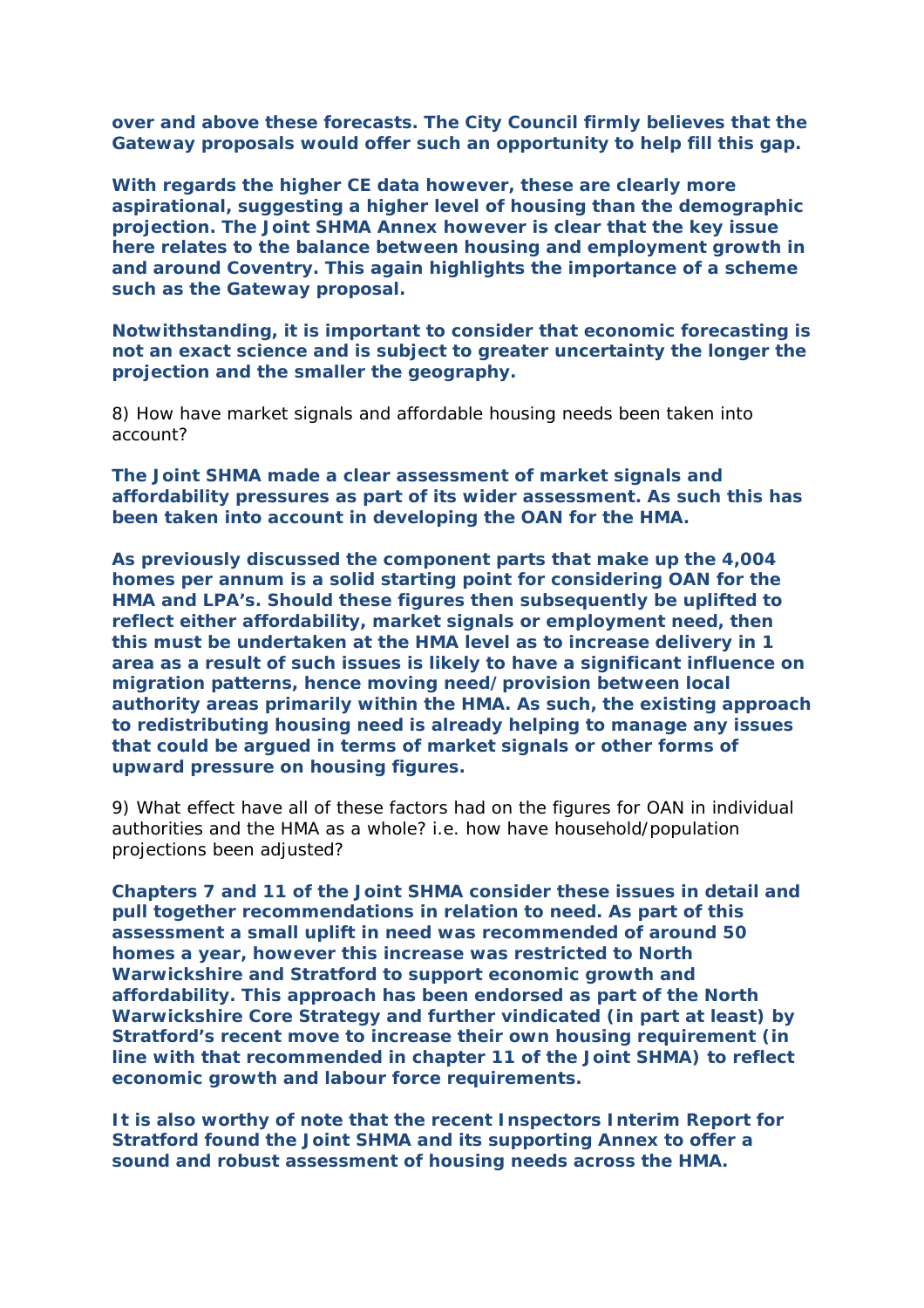*10) Will there be unmet needs? Specifically what is the situation in Coventry?* 

## **Please refer to our response to questions 8, 10 and 13 in Matter 1**

*11) Will these needs be met elsewhere in the HMA? Is this clear?* 

**Please refer to our response to questions 8, 10 and 13 in Matter 1** 

*12) What is the approach of the authorities in the HMA to addressing this issue? What additional work needs to be undertaken and over what timescale?* 

**Please refer to our response to questions 8, 10 and 13 in Matter 1** 

*13) Is the approach of the Local Plan to this issue (in particular Policy DS20) appropriate? What are the implications of this approach in terms of soundness?* 

**The City council recognised in its response to Warwick's proposed Local Plan that policy DS20 offered a robust basis upon which to support the city council in delivering its housing needs should this not prove possible within its own boundaries.** 

**The Council have not diverted from this view, and indeed re-emphasised the approach in its response to Stratford's proposed Local Plan resulting in a proposed modification to include such a commitment in policy as opposed to supporting text.** 

**By including this commitment in policy, it goes to the heart of the plan and offers a firm commitment to on-going cooperation between the local authorities to support the successful delivery of each other's local plans and to ensure the housing needs of the HMA over the next 5, 10 and 15 years are met in a robust and sustainable way.** 

*14) What is the specific basis for the figure for OAN in Warwick District? Is it justified and appropriate?* 

**The OAN for Warwick District has been developed on a robust evidence base (the Joint SHMA and its supporting Annex) that has considered housing need across the HMA as a whole and at local authority level.** 

*15) Is the level of housing planned in the Local Plan sufficient to meet OAN in the District? And in the HMA?* 

**The scale of housing proposed is adequate to meet the needs of Warwick District over the plan period as well as making a notable contribution to meeting the needs of Coventry City that cannot be met within its own boundary.** 

**In terms of the wider unmet need that remains within the HMA, this is more reflective of medium to longer term need that needs to be appropriately considered through additional evidence at the HMA level. This will be managed through Warwick's continued commitment to the Duty to Cooperate, which would remain on-going even after the**